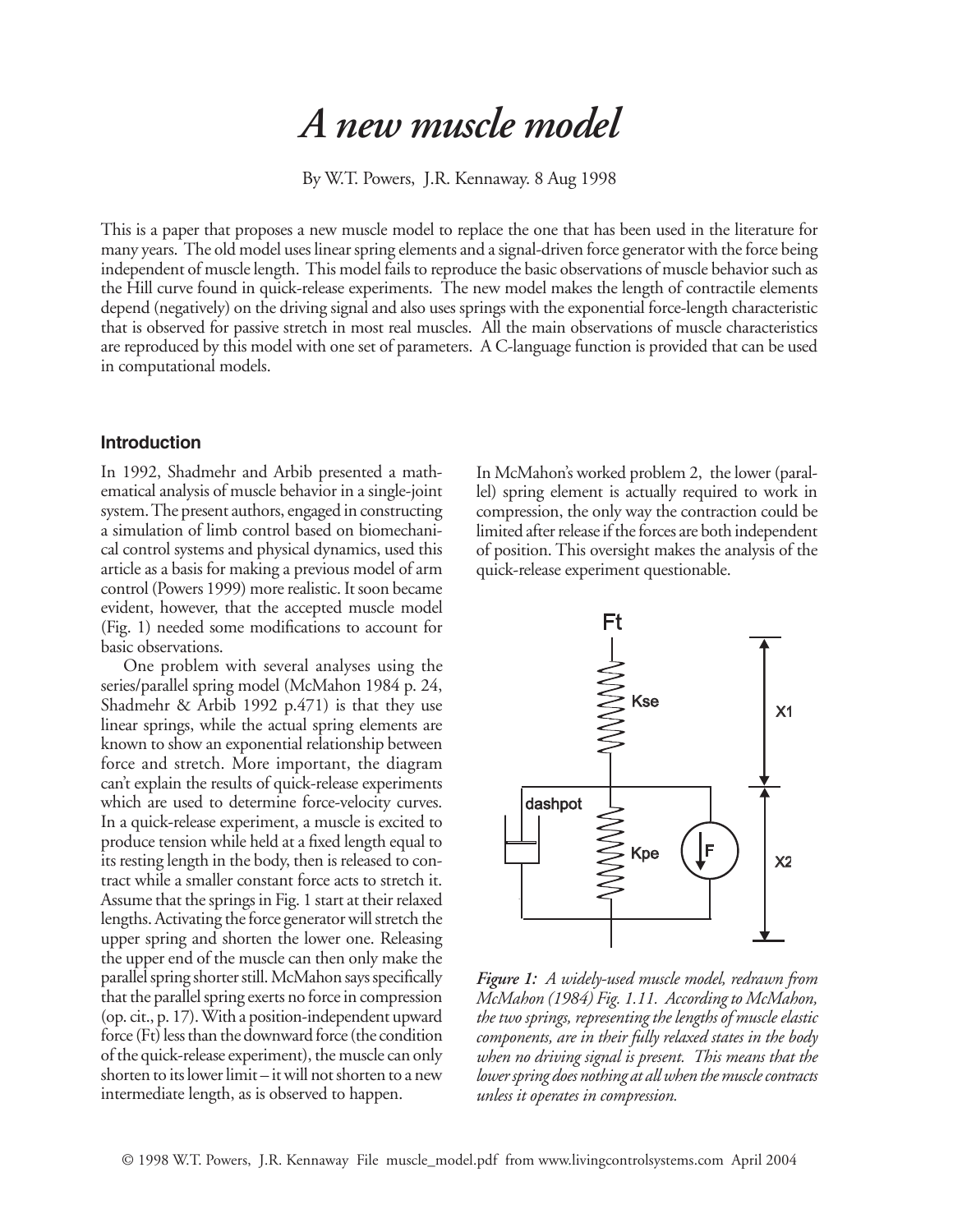Shadmehr and Arbib (1992) used a linear muscle model, yet were able to arrive at the required exponential muscle behavior by approximating the twitch response with the difference between two exponentials. Integrating this response led to an exponential form for the relationship between driving signal frequency and steady-state force generated by a muscle (their fig. 9). That nonlinear relationship rather than nonlinear elastic elements was the source of the ultimate exponential force-stretch law that was derived in their paper. Their model also employed the parallel spring in compression.

In this paper we propose a different muscle model that will fit the quick-release behavior and other observed phenomena while still using the observed exponential-law elastic properties of muscle and connective tissue.

#### **A New Muscle Model**

The basic unit of organization of a muscle fiber is a sarcomere, a cylindrical structure with thin filaments extending inward from the ends, interleaving with thick filaments suspended in the center. When neural signals activate the sarcomere, crossbridges form between the thick and thin filaments, attaching in an extended state and then contracting. The action has been likened to the movements of an inchworm.

During continuous neural excitation, crossbridges are continually being formed and releasing, pulling one end of the crossbridge along the thin filament and stretching its elastic component on each cycle. On the average, the population of all the crossbridge attachments is moved by an average amount that depends on the rate at which neural impulses are arriving throughout the whole muscle. The average movement of the crossbridge attachment creates an average stretch in the crossbridge itself, producing an internal contractile force. The resulting force and contraction stretches connective tissue and tendons in series with the sarcomeres, producing the force the muscle exerts externally. This general picture was obtained from a review in McMahon (op. cit.), particularly chapters 3 and 4. We have left out some details which may or may not prove important.

We assume that all the springs have an exponential dependence of force on stretch (McMahon 1984, p 8).

In our revision of the muscle model, we assume a representative crossbridge, one end of which is moved by an amount that depends on the composite neural signal reaching the muscle. At low rates of excitation only a small fraction of the attachments is moved at a given instant, or alternatively, the end of the representative crossbridge moves by only a small amount. As the signal level increases, the average movement reaches an asymptote when all the attachments have moved as much as possible. Since we do not know the details, we assume a simple negative-exponential relationship. The contractile part is shown as x1 in Fig. 2. The length x1 is expressed by

$$
x1 = kc^*exp(-s/kg),
$$

where kc is the unshortened length, and ks defines the signal level at which 1/e or 37% of the ultimate shortening occurs. Programming, rather than algebraic, notation is used.





*Figure 2: New muscle model using a true contractile component shown as a schematic half-sarcomere rather than a force generator in parallel with a spring. Springs S1 and S2 are identical and nonlinear, imposing an exponential dependency of force on length. The dashpot is nonlinear. Contraction shortens the length x1.*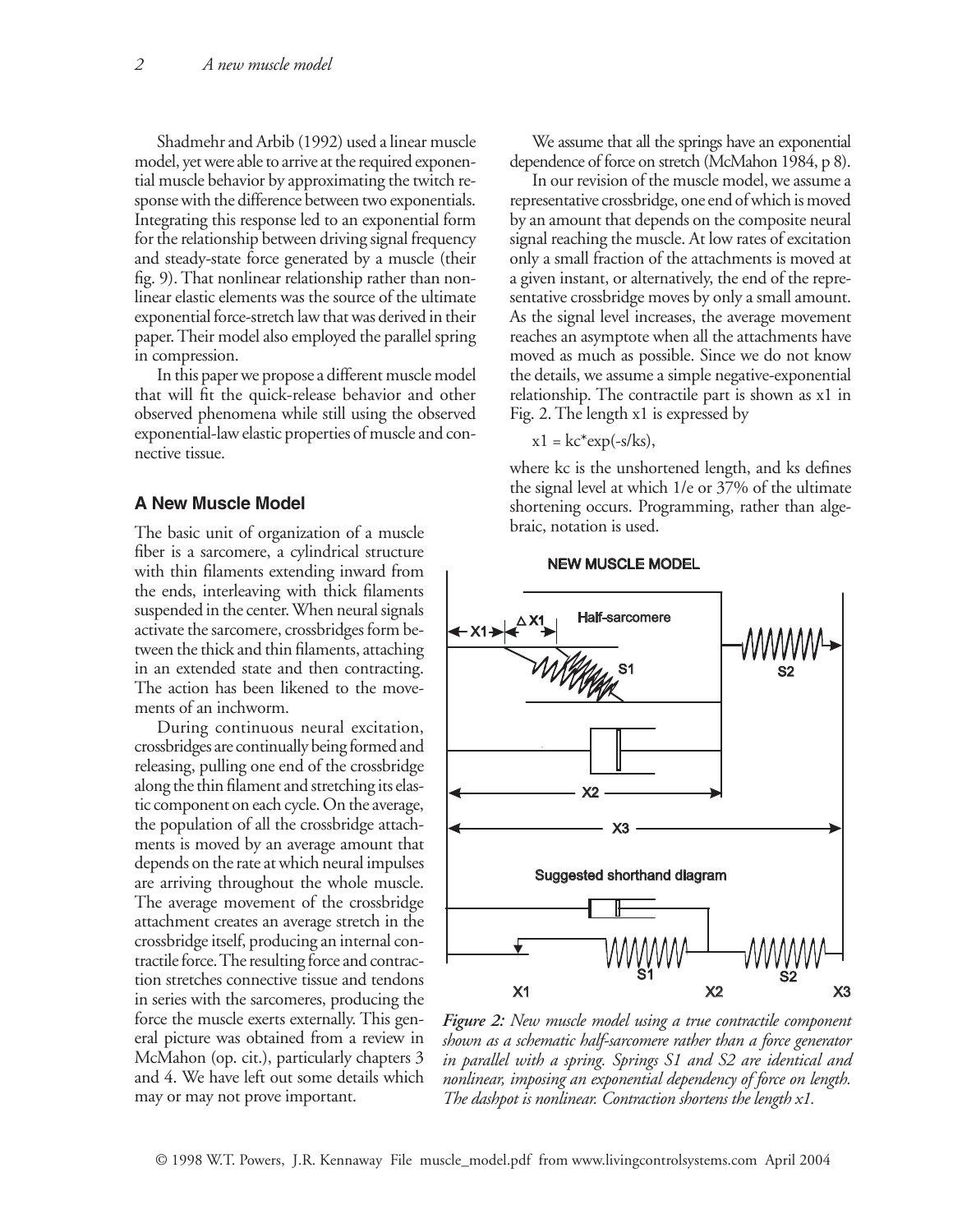This exponential form has nothing to do with the nonlinear springs. It is a way of creating a contraction function that starts out linear at low values of the signal s, and then approaches an asymptote (of zero length) as the muscle approaches complete tetanus, where as many of the contractile sarcomeres as possible are simultaneously in the shortened state.

Forces due to springs S1 and S2 are calculated from the lengths of the springs, as

$$
f1 = \exp(kf^*(x2 - x1)) - 1.0
$$
  

$$
f2 = \exp(kf^*(x3 - x2)) - 1.0
$$

following the form used by McMahon (1984, p. 8) and Feldman (1966). It is assumed (from Shadmehr and Arbib's Fig. 3A – C) that the contractile unit for the biceps shortens by at most 6 cm, stretching each spring in the steady state by 3 cm. We assume that the resting lengths of springs S1 and S2 are both 12 cm, leading to a maximum total relaxed muscle length of 30 cm, about right for the human biceps.

Program 1, below, is the simulation of the muscle proper. At a given instant, the length of the dashpot x2 is fixed, providing a beginning point for calculating the forces in the two springs. Once the spring forces f1 and f2 have been calculated, they are used to determine the new length of the dashpot, x2, for the next iteration: x2 changes at a rate that depends on the net force f2 – f1 applied to the dashpot.

| double muscle(double s)                              |
|------------------------------------------------------|
|                                                      |
| double x1, k.el:                                     |
| $x1 = kc*exp(-s/kg);$ // contractile segment         |
| if(x2 < x1) $x2 = x1$ ; // x2 must be between        |
| if(x2 > x3) x2 = x3; // x1 and x3                    |
| $el = x2 - x1$ ; // elongation of spring 1           |
| if(el > 4.0) el = 4.0;// limit elongation to 4 cm    |
| $f1 = \exp(kf^*el) - 1.0$ ;// compute internal force |
| $el = x3 - x2$ ; // elongation of spring 2           |
| if(el > 4.0) el = 4.0;// limit elongation to 4 cm    |
| $f2 = \exp(kf^*el) - 1.0$ ;// compute external force |
| $k = k d/(1.0 + kh*f2);$ // nonlinear dashpot coeff  |
| $x2 + k*(f2 - f1)*dt;$ // net force moves dashpot    |
| // returns external force<br>return f <sub>2</sub> : |
|                                                      |

*Program 1: C program segment containing the muscle model. The function receives the magnitude (frequency) of the driving signal s and returns the force exerted by the muscle between its attachments. Named constants and undeclared variables are defined outside this function. Limits on elongation prevent very large forces from appearing as startup transients.*

The dashpot must be nonlinear to make the muscle's force-velocity curve fit the Hill curve shown in McMahon (1984, Fig. 1.10, p. 15). The dashpot constant k is an empirical function of the external force f2. The expression  $kd/(1 + kh*f2)$  adjusts the curvature of the force-velocity curve. If kh is set to zero the Hill curve becomes linear. The value of kh can be chosen for best fit to the curve that Hill represented as an hyperbola.

The force-velocity curve is shown later (Fig. 6) and is discussed along with the quick-release experiment in which it is measured.

## **Performance of the model**

In this section, the simulated muscle is used in a series of "experiments" like those done with real muscles. The results are compared with either data or other models. Throughout the rest of the paper, the model parameters are set as follows:  $kd = 0.005$ ,  $kh = 0.0023$ ,  $kf = 2.67$ ,  $kc = 6.0$ ,  $ks = 9.0$ , and  $dt = 0.0001$  sec.

Fig. 3 shows the dynamic response of the model to a sudden driving input under isometric conditions (x3 held constant).

This performance is reasonably close to that of the Shadmehr and Arbib model shown in Fig. 4.



*Figure 3: Dynamic behavior of model under isometric conditions. Curves show how tension develops with time given a step input rising instantly from 0 at time zero to a steady 20, 40, or 60 impulses per second. Note: all performance curves in this paper are computed directly from the nonlinear muscle model and automatically plotted as the simulation runs*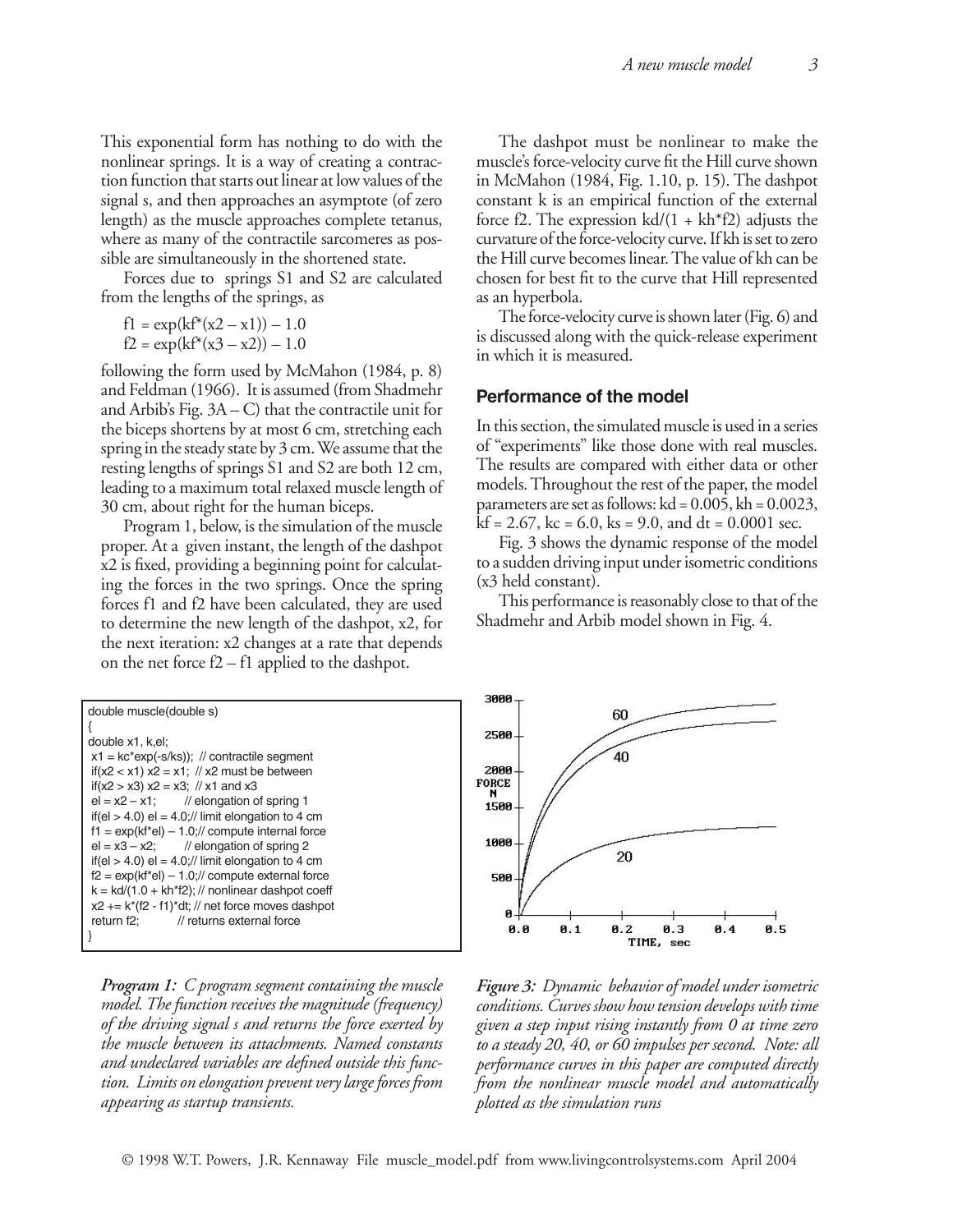

*Figure 4. Shadmehr and Arbib Fig. 9, showing step response for various input signal frequencies. Vertical = force, horizontal = time. Derived by summing successive twitches.*

A plot of steady-state force versus driving signal frequency approximately matches the Shadmehr and Arbib model's behavior: Fig. 5 is the present model's response; Fig. 6 is that of the Shadmehr and Arbib model.



*Figure 5: Steady-state force versus average motor signal frequency. Frequency scale is arbitrary.*

The basic observation that leads to giving muscles an exponential force-stretch property is that muscle stiffness grows linearly with the force being actively produced by the muscle (Hoffer and Andreassen 1978). When the new muscle model is set up in an "experiment" similar to the real one, the muscle is activated with a constant signal to produce a force, and then it is stretched by a small amount (here 1%)



*Figure. 6: Shadmehr and Arbib plot of force (vertical, grams) versus motor signal frequency, impulses per sec.*

to measure the change of force with respect to length. The change of force divided by the change in length is the stiffness. The result is the force-stiffness curve shown in Fig. 7. McMahon's Fig. 1.5 in Fig. 8 shows data for rabbit heart muscle indicating the wide range and accuracy of this relationship.



*Figure 7: Stiffness as a function of muscle force. The muscle is held at a length equal to its resting length. A signal is applied to create a tension. Then the muscle is stretched by one percent and the tension is measured again. Stiffness S is the change in tension divided by the change in length. The above plot is obtained for several hundred different steady-state tensions.*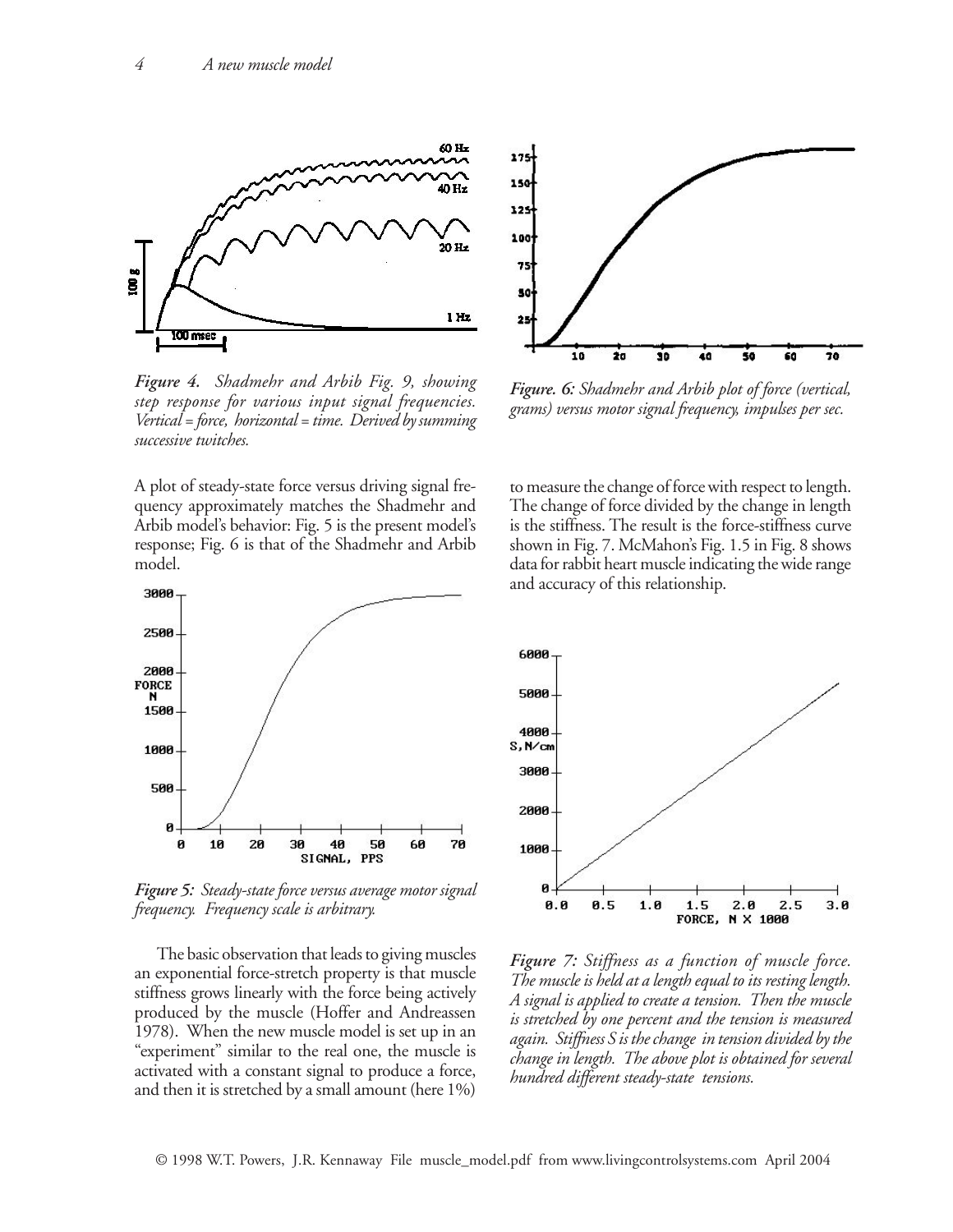

*Figure 8: McMahon's Fig. 1.5. Stiffness as a function of muscle force in the papillary muscle of rabbit heart. Vertical: stiffness; horizontal: force.*

We turn now to the quick-release experiment. The new muscle model is supposed to explain the quickrelease experiment where the linear series-parallel spring model cannot. To reproduce this experiment, we start with the model muscle held at its resting length by fixed attachments. Then a specific amount of tension is generated by a signal that sets the contractile element x1 to a length less than its maximum length. Finally, the end of the muscle is released and a constant force (less than the initial force) is applied to the right-hand spring, to reproduce the conditions shown in McMahon's Fig. 1.8.

The results are shown in Fig. 9. To make them look like McMahon's Fig. 1.8 shown in Fig. 10, it was necessary to subtract out the resting lengths of the springs, making the changes more evident (the actual length changes are at most 20% of the total muscle length). The new model shows the correct general form of muscle response in the quick-release experiment.

The quick-release experiment was used by Hill to determine the force-velocity relationship (represented by an hyperbolic equation as shown in McMahon's Fig. 1.10). Simulating the experiment, we vary the post-release force in repeated runs of the experiment and plot the initial post-release slope (shortening velocity) against the post-release force, normalizing both axes to the initial values. The result is shown in Fig. 11.



*Figure 9. Quick-release experiment. An initial force of about 2500 N is generated by a signal that contracts the muscle isometrically. At t = 0.4 seconds, the muscle is released and a constant stretching force of 10 N is applied (note that these numbers are appropriate for a whole muscle like the biceps; they would be scaled down greatly for a single fiber). The muscle length changes initially by about 2 cm as the spring S2 instantly shortens to a new (constant) length. Then the muscle contracts further as the spring S1 shortens to a new length set by the length of the contractile element and the new applied force. The transition is slowed by the dashpot.* 



*Figure 10. Quick-release experimental conditions and results. Excerpted from McMahon Fig. 1.8.*